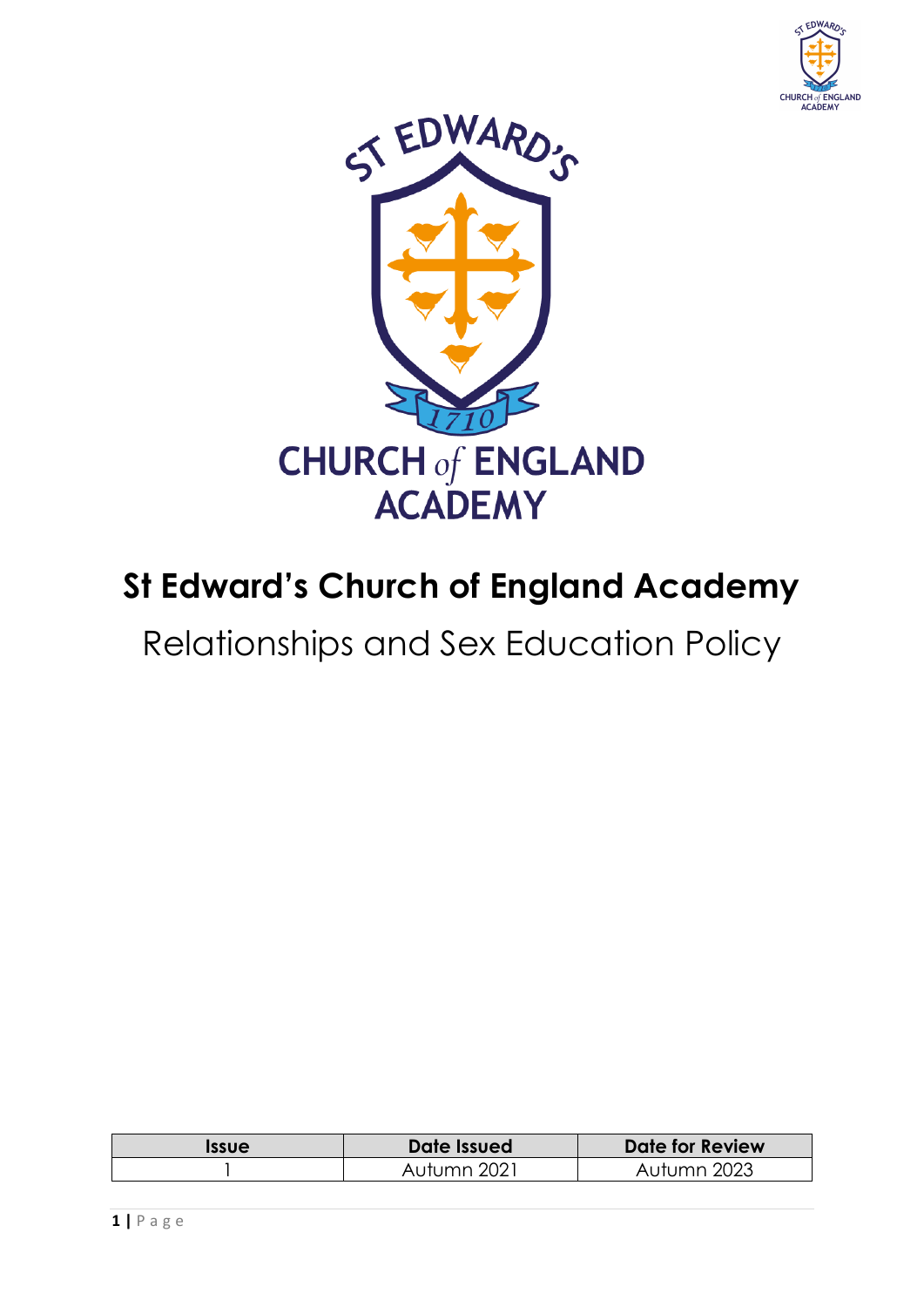

| <b>Policy Details</b>               |                                                            |  |
|-------------------------------------|------------------------------------------------------------|--|
| <b>Policy Reference:</b>            | St Edward's Church of England<br><b>Academy RSE Policy</b> |  |
| <b>Member of Staff Responsible:</b> | Ms Angelina Chapman                                        |  |
| Category:                           | <b>RSE</b>                                                 |  |
| Status:                             | Draft                                                      |  |
| <b>Issue Date:</b>                  | Autumn Term 2021                                           |  |
| <b>Next Review Date:</b>            | Autumn Term 2023                                           |  |
| <b>Version:</b>                     |                                                            |  |

# **Contents**

| <b>Policy Review Process</b> |  |
|------------------------------|--|
|                              |  |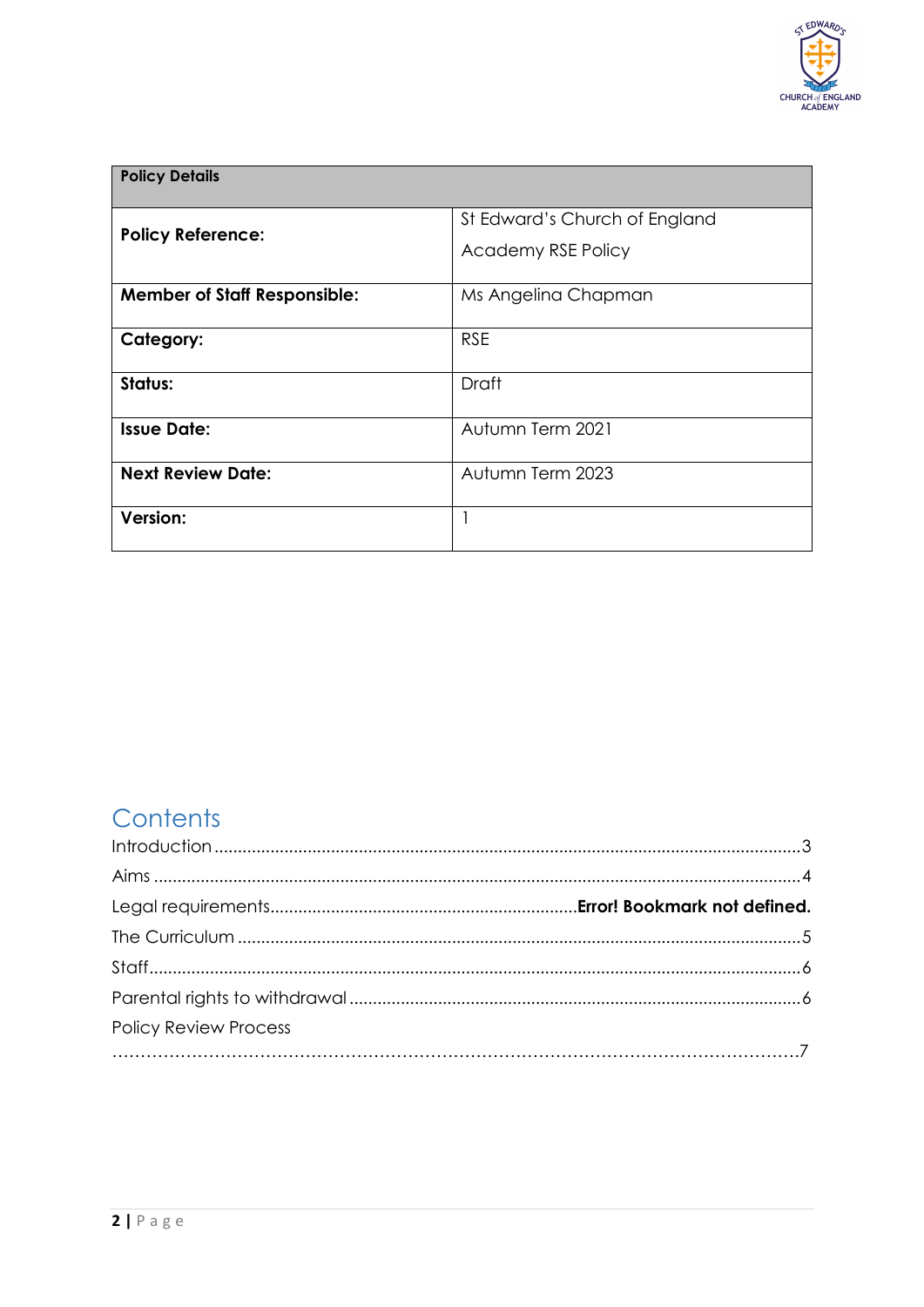

# **RSE Policy**

# **St Edward's Church of England Academy**

#### Introduction

Relationships and Sex Education (RSE) is the right and responsibility of the parent/carer. St Edward's C of E Academy provides RSE to support parents/carers in fulfilling their responsibility and to contribute to every students' health, wellbeing and preparation for adult life.

Our school's approach to RSE education follows that of the Church of England Education Office in that it seeks to be faith-sensitive and inclusive. It is underpinned by two key Biblical passages:

*"So God created humankind in his image, in the image of God he created them" (Genesis 2:7)*

*"I have come in order that you might have life - life in all its fullness"* 

*(John 10:10)*

At St Edward's Church of England Academy, everyone will be treated with dignity as all people who are made in the image of God and are loved equally by God.

The students at our school come from diverse backgrounds, expressing a spectrum of beliefs and values. Together with our Governing Body, we have consulted and developed a familiarity with the beliefs and attitudes which our range of families have about issues such as:

- relationships and sex education
- abortion
- contraception
- LGBT+ (Lesbian, Gay, Bisexual and Trans +)
- sex outside marriage

Inclusivity and hospitality should be hallmarks of Church of England schools: every child should be revered and respected as a member of a community where all are known and loved by God. (*Valuing All God's Children July 2019\_0)*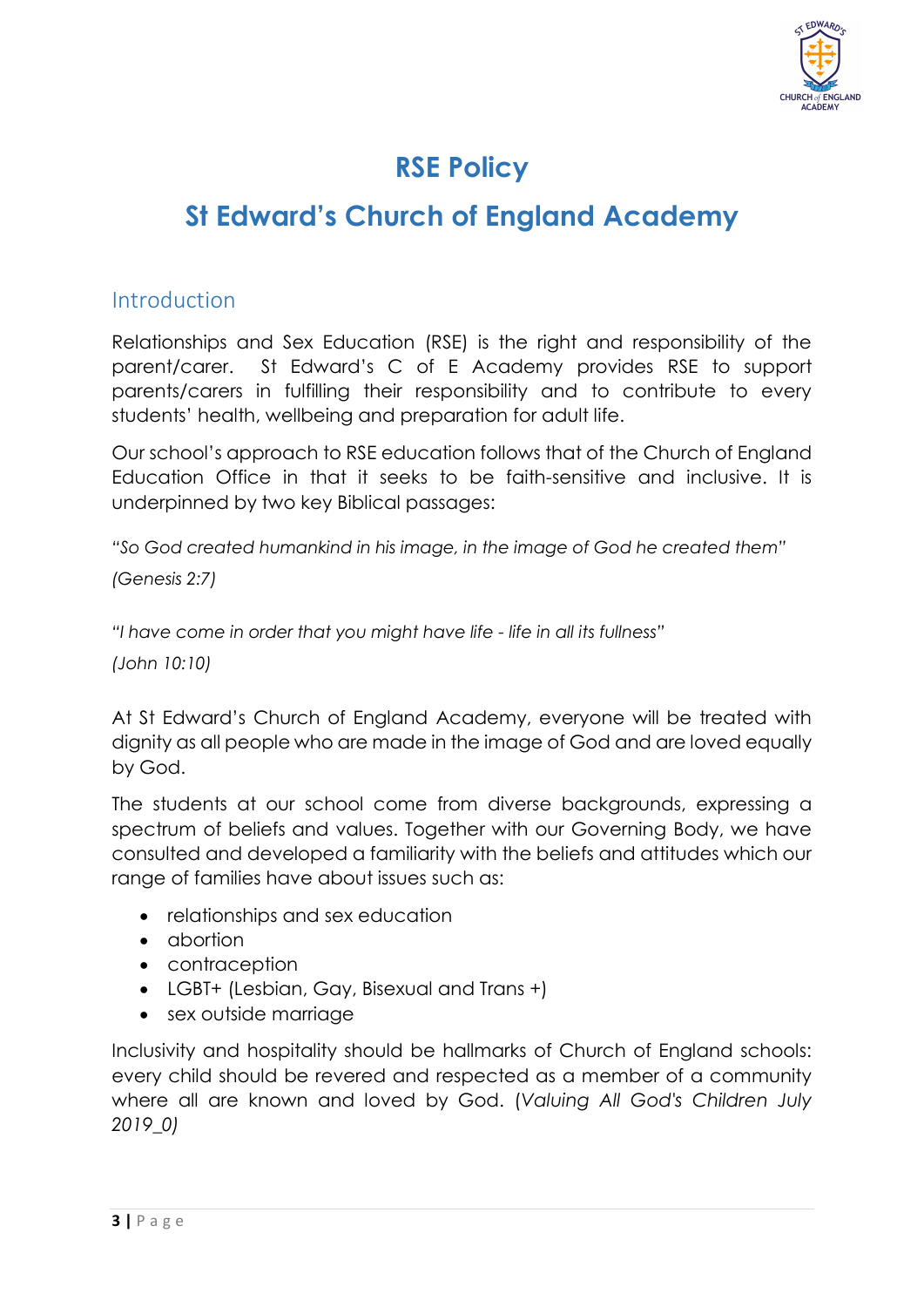

## Aims

Students will learn how to navigate through the changes in their surroundings, their emotions and their physical selves. We will have open and honest conversations allowing us to learn from each other's differences and similarities. We break through misconceptions and understand the importance of the various aspects that make up our community. We will see links between every subject and stage in our education.

- Provide a framework in which sensitive discussions can take place
- Prepare pupils for puberty, and give them an understanding of sexual development and the importance of health and hygiene
- Help pupils develop feelings of self-respect, confidence and empathy
- Create a positive culture around issues of sexuality and relationships
- Teach pupils the correct vocabulary to describe themselves and their bodies
- **>To know about the risks of being online and how to stay safe**
- To support all young people to stay safe and prepare for life in modern Britain.

# Legal Requirements

Under the Education Act (1993) and the Education Reform Act (1998) all schools are required to maintain a statement of Policy regarding RSE and make it available to parents on request. This policy complies with DfE Guidance on Sex & Relationships Education (0116/2000) and the supplementary guidance Sex & Relationships Education for the 21st Century 2014.

From September 2020 the guidance document 'Relationships Education, Relationships and Sex Education (RSE) and Health Education: statutory guidance for governing bodies, proprietors, head teachers, principals, senior leadership teams, teachers will become statutory. This document clearly sets out the curriculum content that secondary schools must deliver on RSE and Health Education. This document contains information on what schools should do and sets out the legal duties with which schools must comply when teaching Relationships Education, Relationships and Sex Education (RSE) and Health Education. Unless otherwise specified, 'school' means all schools, whether maintained, non-maintained or independent schools, including academies and free schools, non-maintained special schools, maintained special schools and alternative provision, including pupil referral units.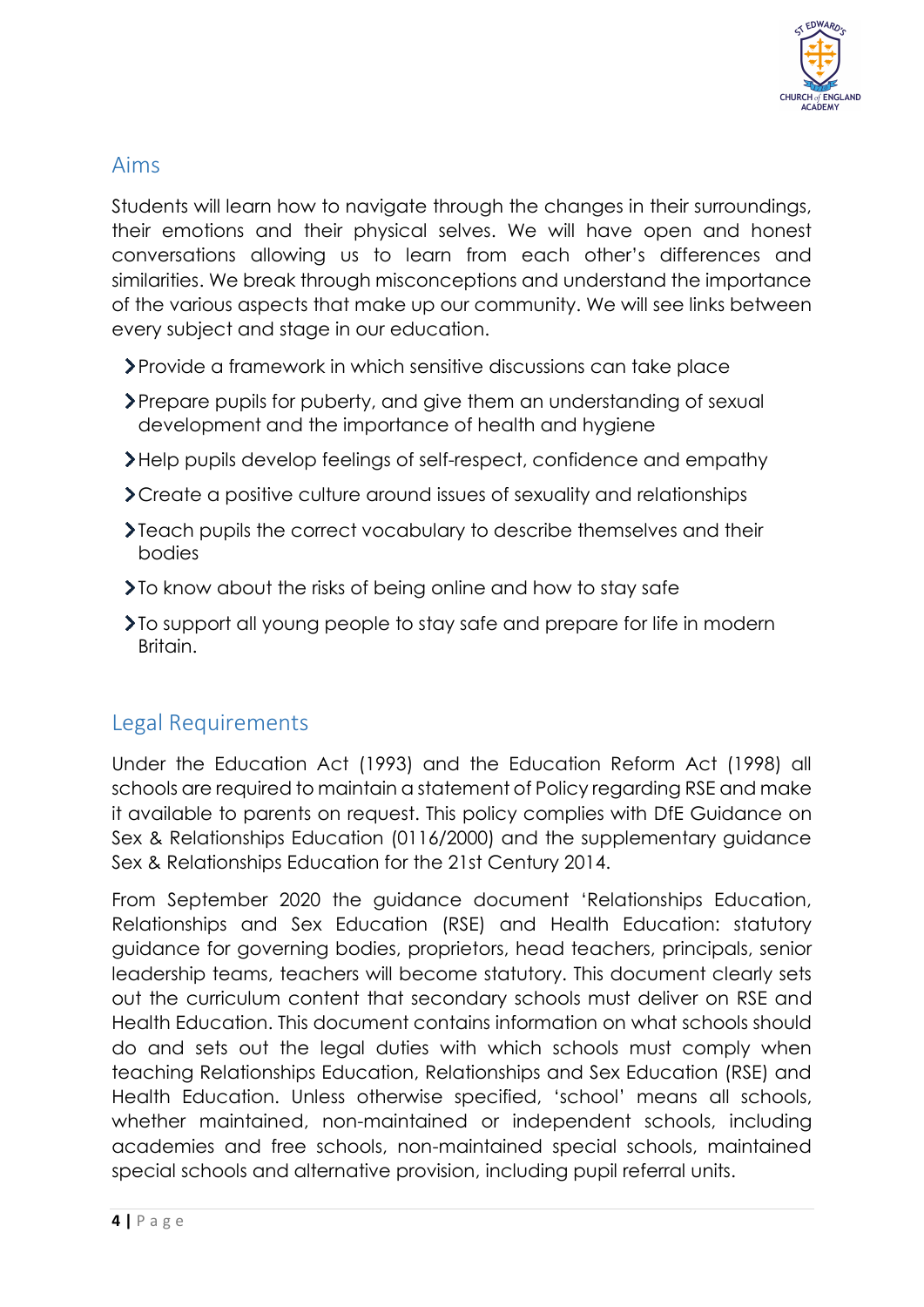

# The Curriculum

At St Edward's C of E Academy, RSE is not an isolated subject; it permeates the whole curriculum and the pastoral system. Citizenship, Religious Education and Science provide a focus for exploring some elements of RSE. The Headteacher and PSHE HOD lead on the overall planning of RSE.

Relationships and sex education should take LGBT people into account. Sexual orientation should be included within RSE in the secondary phase. The Church of England's teaching on human sexuality and a range of Christian views should be taught, as well as a range of perspectives from other faiths and world views. At St Edward's C of E Academy these concepts are revisited in PSHE, RE and Citizenship.

The content of the Academies programme is based on the Science National Curriculum, the RE curriculum and the Citizenship curriculum. The school recognises the need to create a supportive and secure atmosphere where students can develop the confidence needed to talk, listen and think about sex and relationships. In order to do this, teachers will:

- Establish ground rules with students
- Emphasise the importance of mutual respect
- Encourage reflection
- Make students aware of the relevant persons to approach in the school.

St Edward's C of E Academy draws on a range of teaching methods in order to encourage exploration of attitudes, values and beliefs, using active learning methods which involve students and help them to personalise information.

We understand that teaching RSE in a secondary school should build on the learning at primary school. Through our network of feeder primary schools we work together to establish a benchmark for RSE provision to ensure that this learning will be built on developmentally. In addition, we provide questionnaires for students to identify changing areas of need and misconceptions. Students with SEND will have had the content made accessible to them by the PSHE HoD and SEND team.

St Edward's C of E Academy expects parents to share the responsibility of sex and relationship education and support their children's personal, social, and emotional development. We encourage parents to create an open home environment where students can engage, discuss and continue to learn about matters that have been raised through the Academy's PSHE programme. Parents are also encouraged to seek additional support from the Academy where they feel it is needed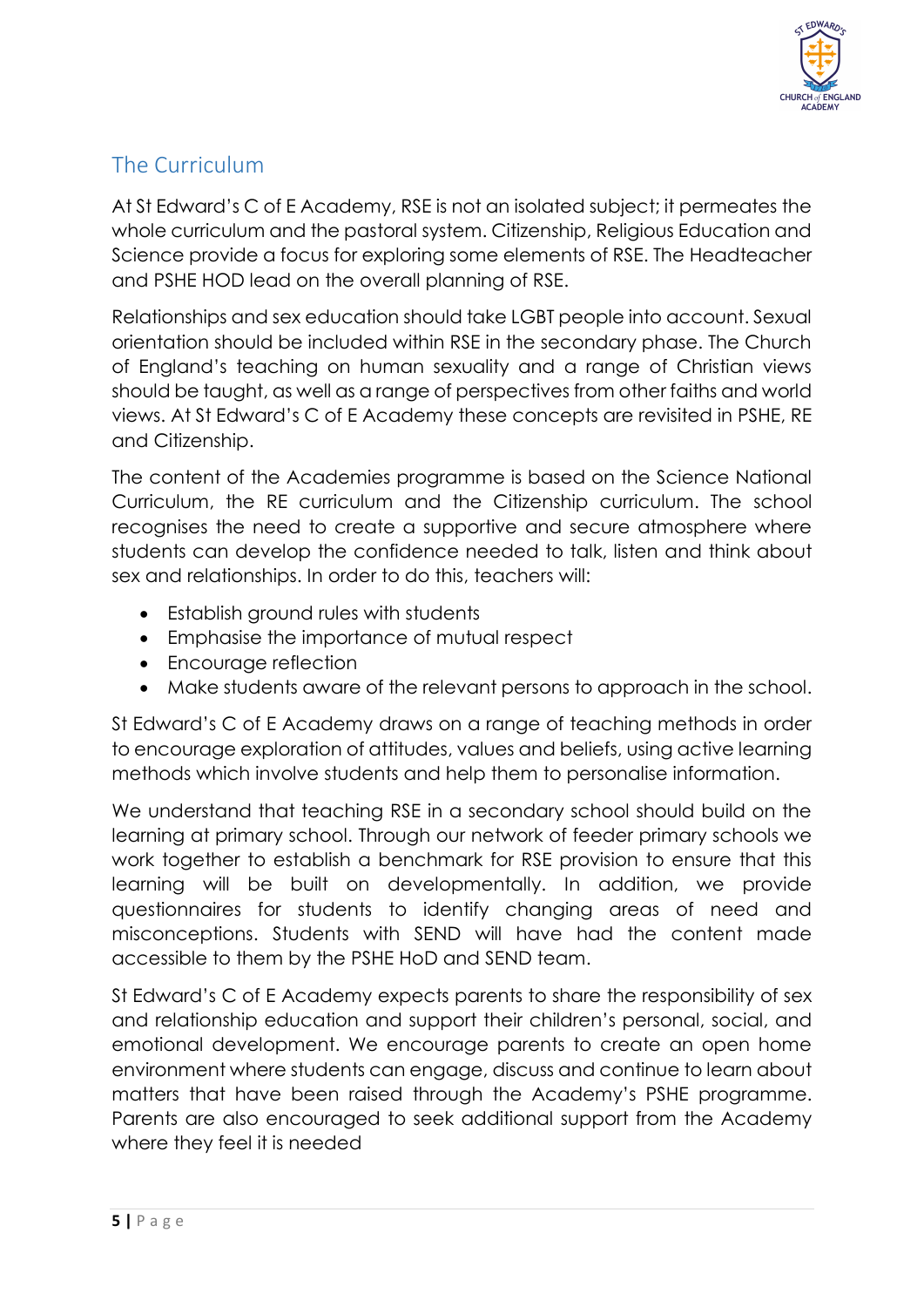

We ask students for feedback on the school's sex and relationship education provision regularly and expect them to take this responsibility seriously. Opinions on provision and comments are reviewed by PSHE leaders and taken into consideration when preparing the curriculum for the following year's students. This is to ensure we deliver a fit for purpose curriculum. In this way, we hope to provide students with the education and knowledge they need, on topics they want to learn about.

These are the requirements for RSHE from the Department for Education

[https://assets.publishing.service.gov.uk/government/uploads/system/uploads/attac](https://assets.publishing.service.gov.uk/government/uploads/system/uploads/attachment_data/file/1019542/Relationships_Education__Relationships_and_Sex_Education__RSE__and_Health_Education.pdf) [hment\\_data/file/1019542/Relationships\\_Education\\_\\_Relationships\\_and\\_Sex\\_Educatio](https://assets.publishing.service.gov.uk/government/uploads/system/uploads/attachment_data/file/1019542/Relationships_Education__Relationships_and_Sex_Education__RSE__and_Health_Education.pdf) n RSE and Health Education.pdf

Link for recent Updates

[https://www.gov.uk/government/publications/relationships-education](https://www.gov.uk/government/publications/relationships-education-relationships-and-sex-education-rse-and-health-education/implementation-of-relationships-education-relationships-and-sex-education-and-health-education-2020-to-2021)[relationships-and-sex-education-rse-and-health-education/implementation](https://www.gov.uk/government/publications/relationships-education-relationships-and-sex-education-rse-and-health-education/implementation-of-relationships-education-relationships-and-sex-education-and-health-education-2020-to-2021)[of-relationships-education-relationships-and-sex-education-and-health](https://www.gov.uk/government/publications/relationships-education-relationships-and-sex-education-rse-and-health-education/implementation-of-relationships-education-relationships-and-sex-education-and-health-education-2020-to-2021)[education-2020-to-2021](https://www.gov.uk/government/publications/relationships-education-relationships-and-sex-education-rse-and-health-education/implementation-of-relationships-education-relationships-and-sex-education-and-health-education-2020-to-2021)

## Staff

Specialist members of staff deliver all RSE lessons. This means that each teacher, led by the Head of PSHE, will follow a pre-planned course, fully resourced and co-ordinated across each year and answer questions from students. Each class will be taught in mixed gendered groups; however, single groups may be used where it is agreed that this is the most appropriate. Further discussion will include Science and Religious Education departments to ensure learning is coordinated, cross curricular and appropriate for each year group. All members of staff will be asked to teach within the schools framework of HOPE. St Edward's C of E Academy provides regular professional development training in how to deliver sex education; this includes sessions on confidentiality, setting ground rules, handling controversial issues, responding to awkward questions, and an introduction to the rationale of why teaching SRE is so important.

## Parental right to withdrawal from RSE

RSE is part of all students' education and it is hoped that all will participate. Some parts of RSE are compulsory – these are part of the National Curriculum for Science. Parents/Carers can withdraw their children from all other parts of RSE if they want. They do so in writing to the Headteacher. When the Headteacher receives such a letter she will invite the parents/carers to a